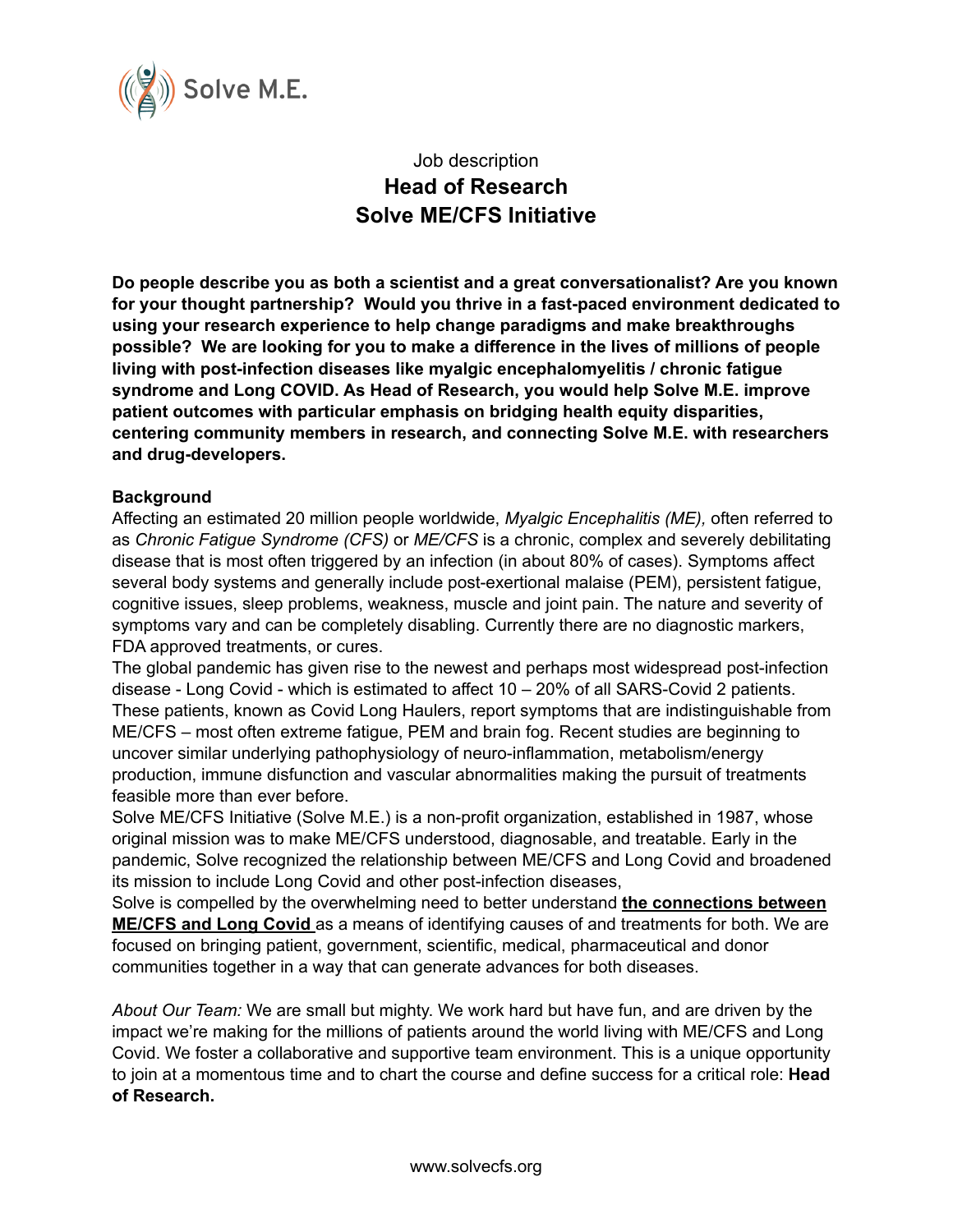

## **About the Role**

Reporting to the President and CEO, the Head of Research will oversee Solve M.E.'s evolving research agenda. In your first year, you will create a roadmap for advancing translational medicine studies, leading a robust grants program and catalyzing clinical research and development collaborations. By forging partnerships with pharma, other research and disease organizations, clinicians, academic researchers and government agencies, the Head of Research will be Solve's scientific and strategic partner and a national leader devoted to ensuring the science of ME/CFS and Long Covid never occurs in a vacuum, enabling the development of diagnostics, prevention and treatment of ME/CFS, Long Covid and postinfection disease.

### **Key Responsibilities:**

- Based on a multi-year strategic plan, develop and execute on a commitment to identifying diagnostic tools, treatments, and potential cures by partnering with the R&D community to leverage thought partnership, shared resources, and research networks.
- Given the need to better understand the connection between, ME/CFS and Long Covid, become familiar with the research into each and act as a catalyst in the scientific community to encourage researchers to include both cohorts in their studies, connect the dots, and identify commonalities.
- Work with the Board, CEO and staff to amplify knowledge of new-found commonalities within the scientific, medical, pharma communities and other relevant stake-holders.
- Serve as an unbiased scientific representative and spokesperson for the organization, communicating complex science in a clear, articulate, and digestible manner.
- Grow Solve M.E.'s network's density and impact by convening the relevant stakeholders, attending and presenting at scientific/medical conferences, developing new collaborations, and connecting relevant topics across specialties in the medical and scientific communities.
- Revitalize Solve M.E.'s Research Advisory Council.
- Oversee grant lifecycle process
- Collaborate closely with Head of You+ME Registry to utilize data, drive data sharing agreements and coalesce project data from across multiple coordinated and disparate projects.
- Drive high-quality research across a network by contributing to the design of projects that are externally funded and published in respected journals.
- Manage programs' budget and staff
- Partner with all staff as a senior team member

### **Desired Qualifications and skill set**

- Experience of at least 10 years in translational research with a PhD, MD or PharmD in relevant areas.
- Experience taking other scientific/medical-research non-profits through major startup initiatives and research roadmap building (such as maximization of registries' utility, multi-institution collaborations), is a plus.